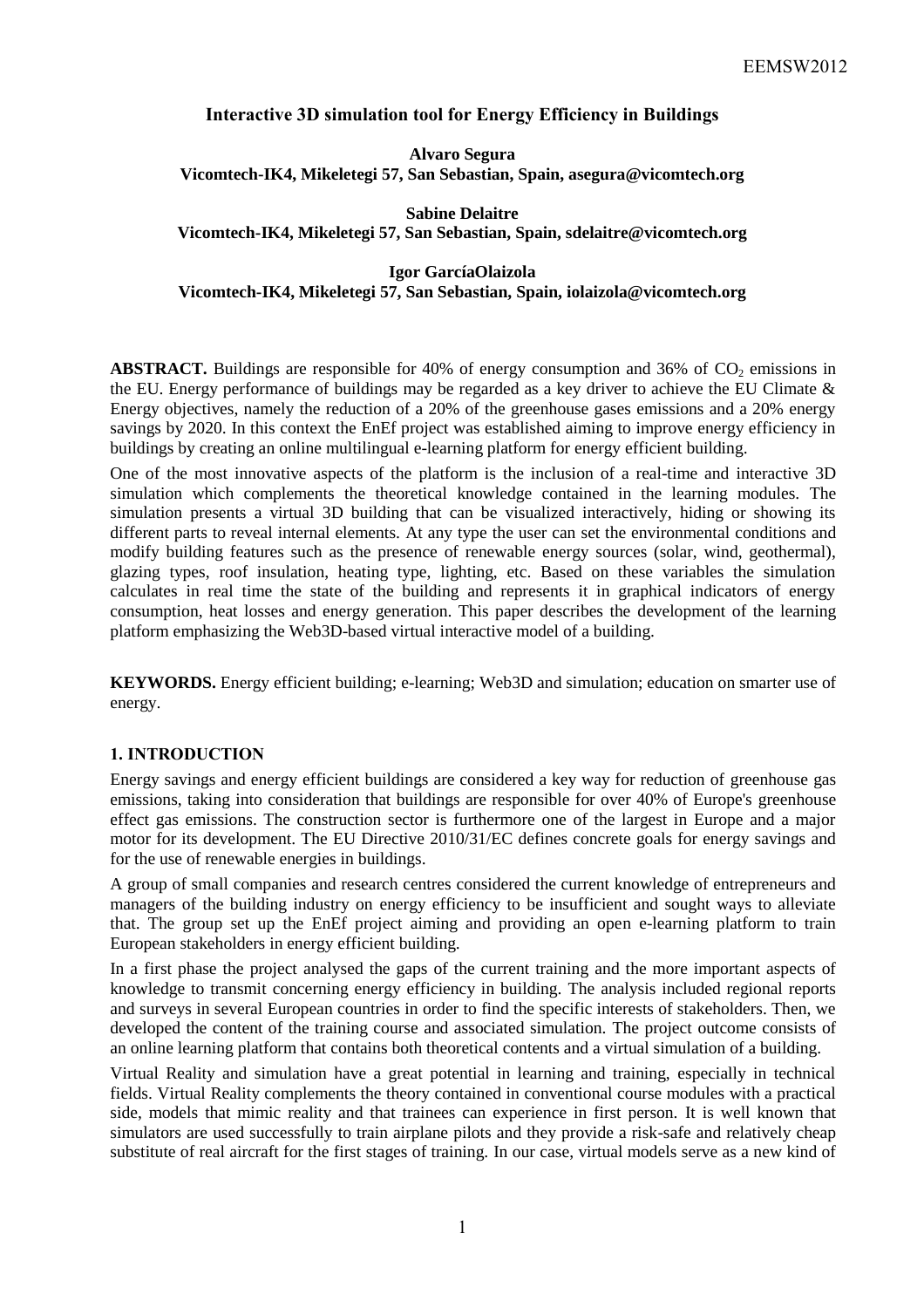textbook illustration that involve the user and transmit more information than conventional 2D drawings, pictures and diagrams.

E-learning generally refers to the use of ICT technologies in learning. It usually involves learning using and has nowadays converged into Web-based training systems or LMS (learning management platforms) that present students lessons in the form of learning modules, track their progress and enable selfassessment via electronic tests. This way, anything we develop for this learning system must be based on Web technologies, including the 3D graphics and simulations. This work uses recent Web development standards, most notably the WebGL API for real time 3D graphics, to create configurable interactive virtual buildings that react to changes in their characteristics and the environmental conditions.

## **1.1. ICT for environmental sustainability as research framework**

Following the statement "Sustainable development calls for a convergence between the three pillars of economic development, social equity, and environmental protection" (Drexhage and Murphy, 2010), figure 11 provides a scheme of sustainable development. In an innovative society driven by sustainable development, environmental sustainability objectives are regarded as a necessary priority. The concept of environmental sustainability refers to any process that interacts with the environment and runs with the objective of preserving the environment and its regeneration ability.



Figure 1. Scheme of the sustainable development

In addition, in the Green ICT roadmap (Ahola et al., 2010), VTT defines ICT for environmental sustainability as "Use of ICT for optimising societal activities in order to improve environmental sustainability". This roadmap report represents the vision for future developments based on three elements: 1) empowering people, 2) extending natural resources and 3) optimising systems. By analysis of this roadmap, VTT experts have identified four focal topics regarded as the most relevant research topics that have both significant potential in terms of environmental sustainability and great application opportunities for ICT. Energy Efficiency in Buildings, the application domain of the EnEf project appears as a key research sub-topic of "Smart Energy and Buildings" that is one of the four identified focal topics by VTT.

In this context, the EnEf project attempts to improve knowledge leading to a contribution to:

- Reduce emissions in the construction process
- Improve comfort in housing
- Increase the quality of house construction
- Improve building energy ratings
- Increase resale value of houses in Europe

## **1.2. Approach and Methodology**

The main goal of the EnEf approach is to create an infrastructure where the project team will be able to

<sup>1&</sup>lt;br>1 [http://en.wikipedia.org/wiki/Sustainable\\_development](http://en.wikipedia.org/wiki/Sustainable_development)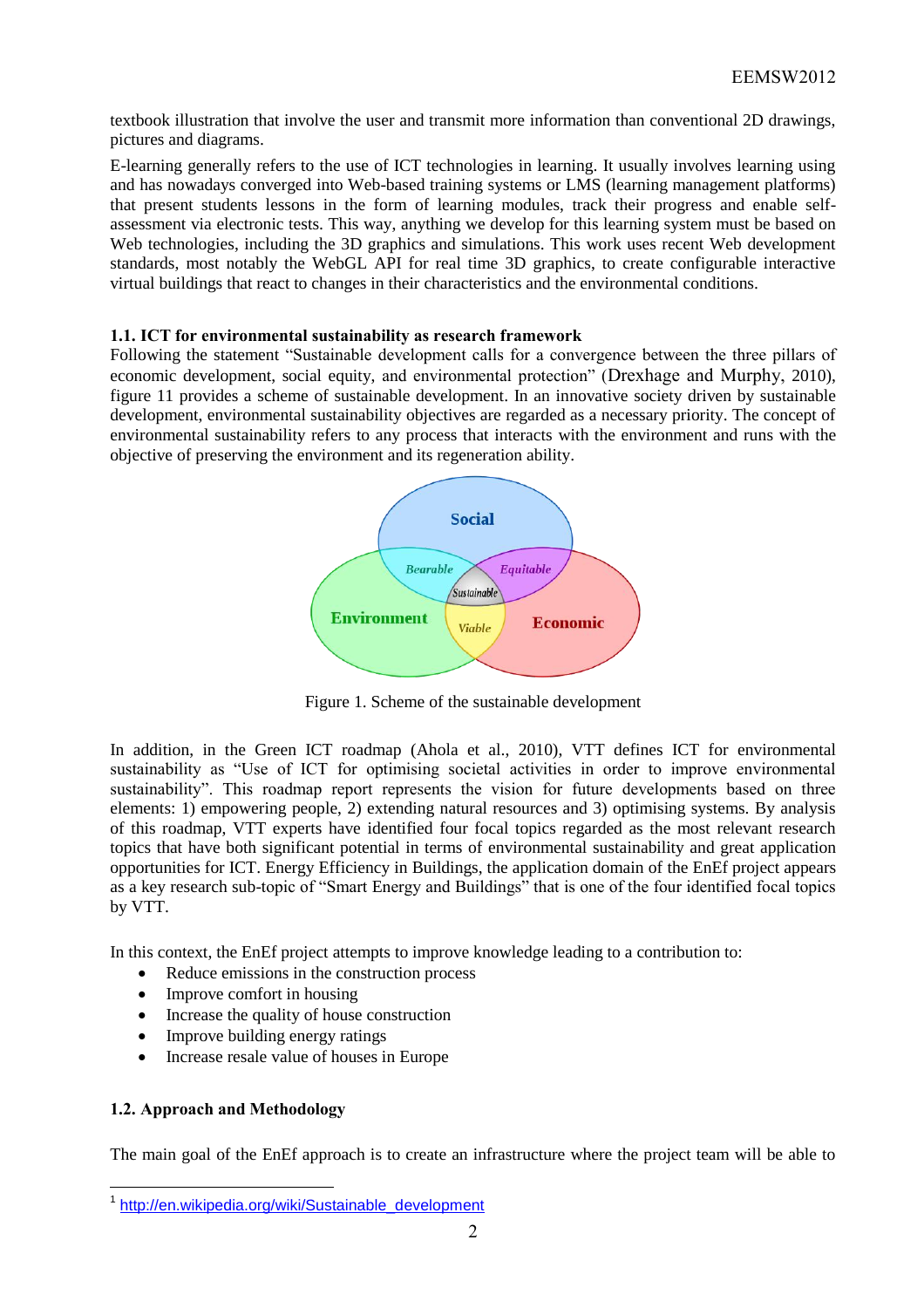understand the use of energy efficiency technologies in European small to medium enterprises (SMEs) in the construction industry, to try to identify barriers and challenges, to analyse gaps in current training systems targeted at SMEs and to understand and absorb lessons from the state of the art.

Thus, the EnEf approach consists of four research methodology stages:

- Understand the area: Here the background, rationale and significance of the project are examined. An exploratory structured workshop was also hosted with target end users in an attempt to understand some of the key issues relating to energy efficiency in the construction sector.
- Define the scope: This stage attempts to frame the scope of the project. It describes the aims and objectives of the research to be conducted as well as the audience to be targeted.
- Develop research tools: the research tools to be used will help capture and prioritize the perceived needs relevant to energy efficiency in building. A survey was created based on the findings from an exploratory workshop. A simple cover letter for the survey and template to help generate regional reports from all partners was presented. Finally, a questionnaire that aims to evaluate the quality of our proposed training modules is also included.
- Test tools. This stage presents how the research tools are evaluated and verified.

## **2. E-LEARNING FOR ENERGY EFFICICENCY IN BUILDING**

### **2.1. Related work**

Since its inception e-learning has taken advantage of advances in ICT technology to assist in learning in many areas, including higher education and lifelong learning. E-learning usually consists of learning materials (textual, graphical and multimedia) and self-assessment tests in specialised Web sites. There have been examples of e-learning systems on energy-related topics such as Energy-Wise (Desai, 2010).

E-learning courses sometimes contain multimedia elements (i.e. embedded videos or animations) that help understand some technical topics. But the use of embedded real time 3D simulations is uncommon. Conventional Web technology that forms the basis of e-learning platforms was not designed to support complex real time graphics and computations and the use of Web3D standards in learning content has been scarce. In (Segura et al., 2009) we can see an example of integration of interactive 3D models in SCORM-compliant e-learning content, in that case about wind generators.

On the other hand, building simulation software has been available for decades. A comparison of 20 recent packages can be found in (Crawley et al., 2008) and (Crawley et al. 2001) describes one of them in depth. The tools described in that study are complex systems aimed at engineers designing new buildings and many include a geometry modelling component in addition to the simulations for different aspects: heat transfer, ventilation, HVAC, lighting, photovoltaic generation, etc. Additionally, some administrations offer software designed to calculate compliance of new buildings to national regulations on energy demand. For example, Spain provides the LIDER software for this purpose.

The system described in this work is not an engineering tool; it is a simplified interactive simulation of a specific building for illustrative purposes accompanying an e-learning course. It is an attempt at joining elearning, simulation and virtual reality on the Web. In fact, we are witnessing how more types of applications are moving from the desktop PC to the Web as noticed in (Taivalsaari at al., 2011). In a a comparable approach Google presented in 2010 Body Browser<sup>2</sup>, an interactive visualization of the human body for educational purposes. The main difference with our approach is that it only visualizes an *inert* body whereas our approach tries to present a *living* building.

### **2.2. Functionalities**

 $\overline{a}$ 

The functionalities of the e-learning tool enable users to learn, test their knowledge and understand the main concepts of efficiency energy and the use of energy and consequence of usage. The user could choose a language among six different languages available in the platform. The learning and testing stages are done by in a textual manner and consist of training contents, training materials (pictures with

<sup>&</sup>lt;sup>2</sup> http://www.zygotebody.com/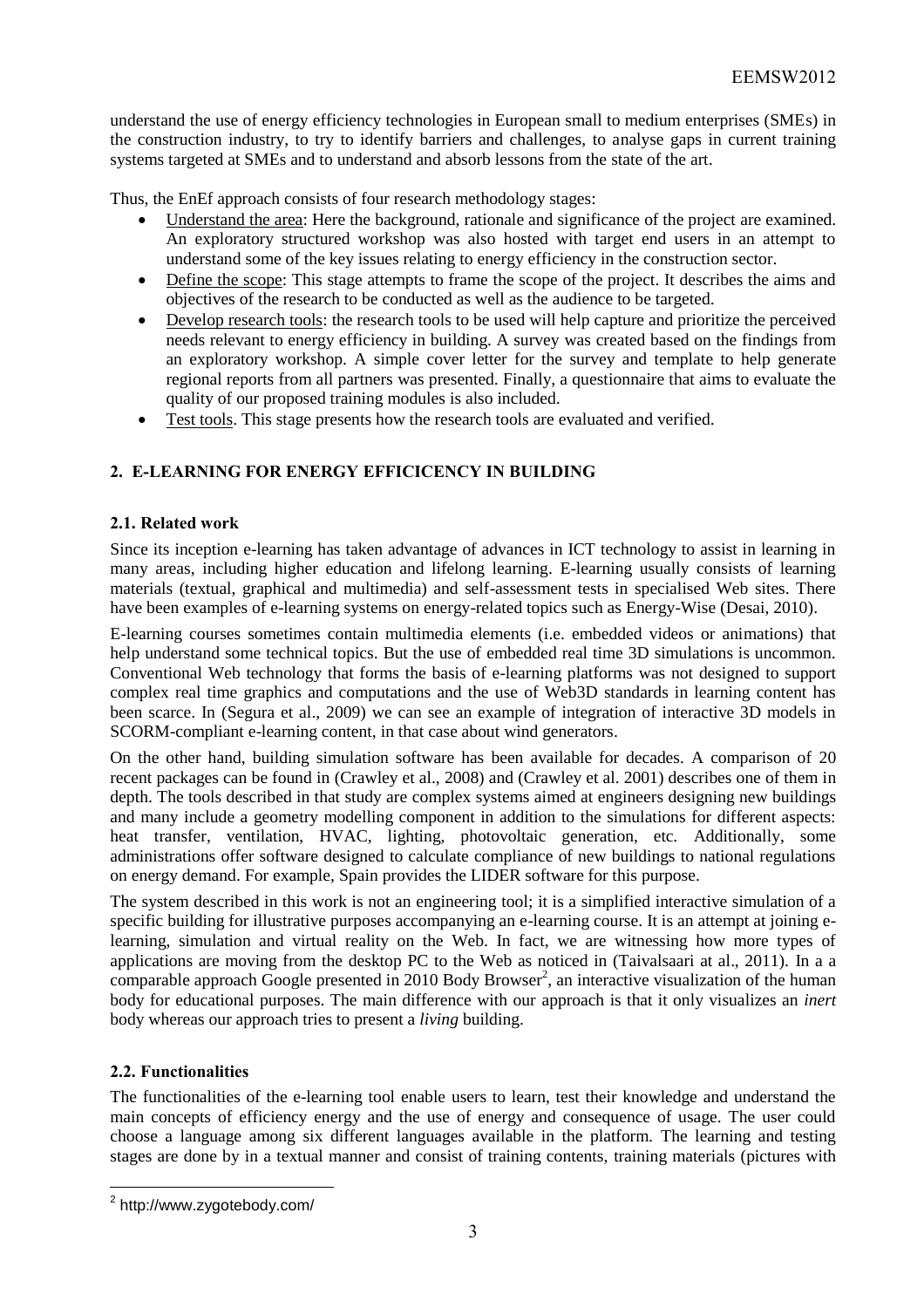good resolution) and questionnaires with evaluation and results. The understanding stage is mainly done by the visual interactive 3D module.

## **2.3. Training modules**

It applies the project-oriented didactic approach, which educational and theoretical basis derives from constructivism: the trainee is treated as an independent, self-organized constructor of knowledge and skills. So, EnEf training is a further training of the entrepreneurs and managers from Building sector, and the main requirements of the target group concerning the type of the training and their training needs are self-managed training, problem based, on-line, that is to say independent, self-organized training.

The main part of the platform is a quite conventional e-learning course. The contents were developed by experts in the field and integrated in the ILIAS Learning Management System. ILIAS is a SCORMcompliant LMS. The lessons are structured in the following seven modules:

- Concepts: general concepts of energy, heat transfer and building
- Legal Framework: both National and European regulations
- Marketing, including economic aspects and building energy certification
- Four modules for the execution of refurbishment
	- o Façade Insulation: thermal insulation of external walls
	- o Glazing: window designs and materials
	- o Installations: energy consuming installations such as heating, air conditioning, water, and renewable energy sources for buildings such as photovoltaic solar panels, biomass
	- o Flat roofs: insulation of roofs

The contents were written in Open Office and exported as ILIAS modules with the eLAIX plug-in. As a complete LMS, ILIAS has functionality to track progress of individual learners so they can come at a later time and continue where they left, and the system stores their results in tests. Users need to log into the platform with an assigned account in order to use that functionality. However, following comments from the initial survey among potential users, it was decided to let the platform open without any request for credentials that could discourage new interested users.

### **3. VISUAL INTERACTIVE 3D SIMULATION**

A virtual simulation is a computational model of a real system that mimics its behaviour, that is, the evolution of its state and its reactions to external conditions or stimuli. Visual 3D simulations have a strong visual component: models not only have to behave but also look like their real counterparts. We can also distinguish between real time and non-real time (or off-line) simulations. The former reacts instantly to unexpected changes like user input, and thus employs fast or simplified computations and is necessary in interactive systems, while the latter performs more complex computations for a set of predefined conditions with no time constraints, producing a set of results after a possibly lengthy computation.

For comparison, engineering students complement their text books with mock-up systems they can examine and manipulate. The idea here is to provide a virtual building that users can explore and manipulate. We thus seek a visual, interactive and real time simulation. In particular the objectives of this interactive building are:

- To let the user change the external conditions
- To let the user change building features
- To explore the building and its features
- To see the building react to those conditions and features

Several possible types of simulation can be devised for this application. Our simulation does a simplified steady-state simulation for the given conditions. The elements represented in the simulation are based on reports from project EDEA (Montero, 2010) on energy efficient building techniques.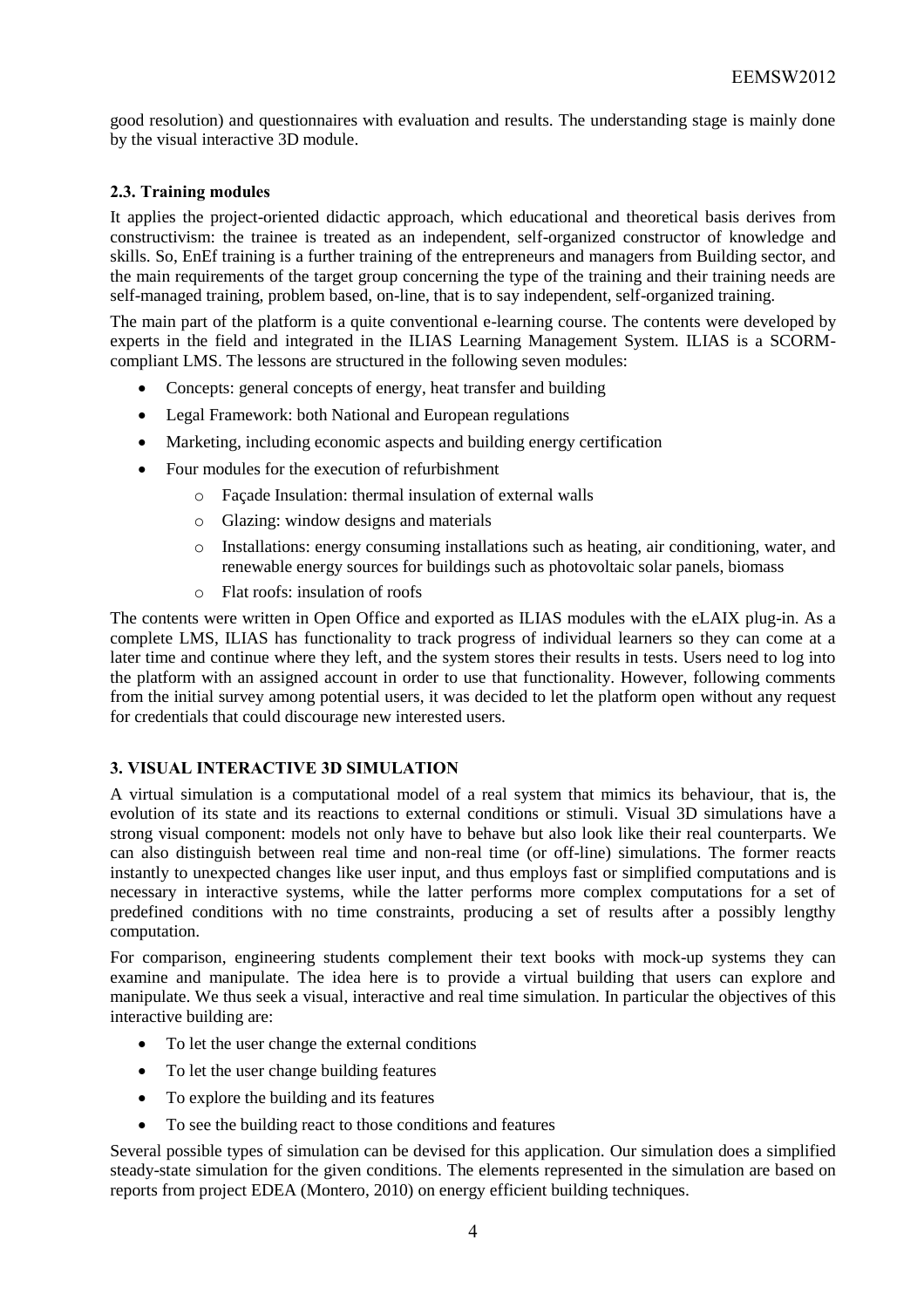Let us not forget that we are using a pure client side Web-based platform that is not suited to high performance computation. The goal of this tool is then not to produce accurate results, which are probably not feasible in this platform, but to illustrate the knowledge and to raise awareness on the subject of energy efficient building. Figure 2 below shows the main view and user interface panels.



Figure 2. 3D building simulation main screen

Users of the tool can for example see: the effect of the Sun on South-facing windows at noon in the Summer and the Winter, with or without special Sun blockers; the effect of the wind speed on a wind turbine, it installed, and the power it generates (and on the heat losses in windows), the effect of the Sun at different hours on photovoltaic panels, if installed; the different options for roof insulation and its visual and thermal effect; the power consumption of different lighting and heating options; the layers of insulation in specific walls; etc.

## **3.1. Technologies**

The whole learning platform resides in a Web site and runs in a Web browser and the simulated building is no exception. The simulation is built with the following standard technologies:

- HTML: The core of the Web. The layout of the user interface and the interactive controls are based on this ubiquitous markup language.
- JavaScript: a dynamically typed scripting language that runs in HTML pages.
- WebGL: an API for accelerated 3D graphics rendering in Web pages through JavaScript.
- XML: a markup format for structured data

All of those are industry standards that are directly supported by modern Web browsers, so that users do not need any additional software or installable plugins to access the system. Several higher level libraries are also used to ease development, namely jQuery, jQueryUI and GLGE.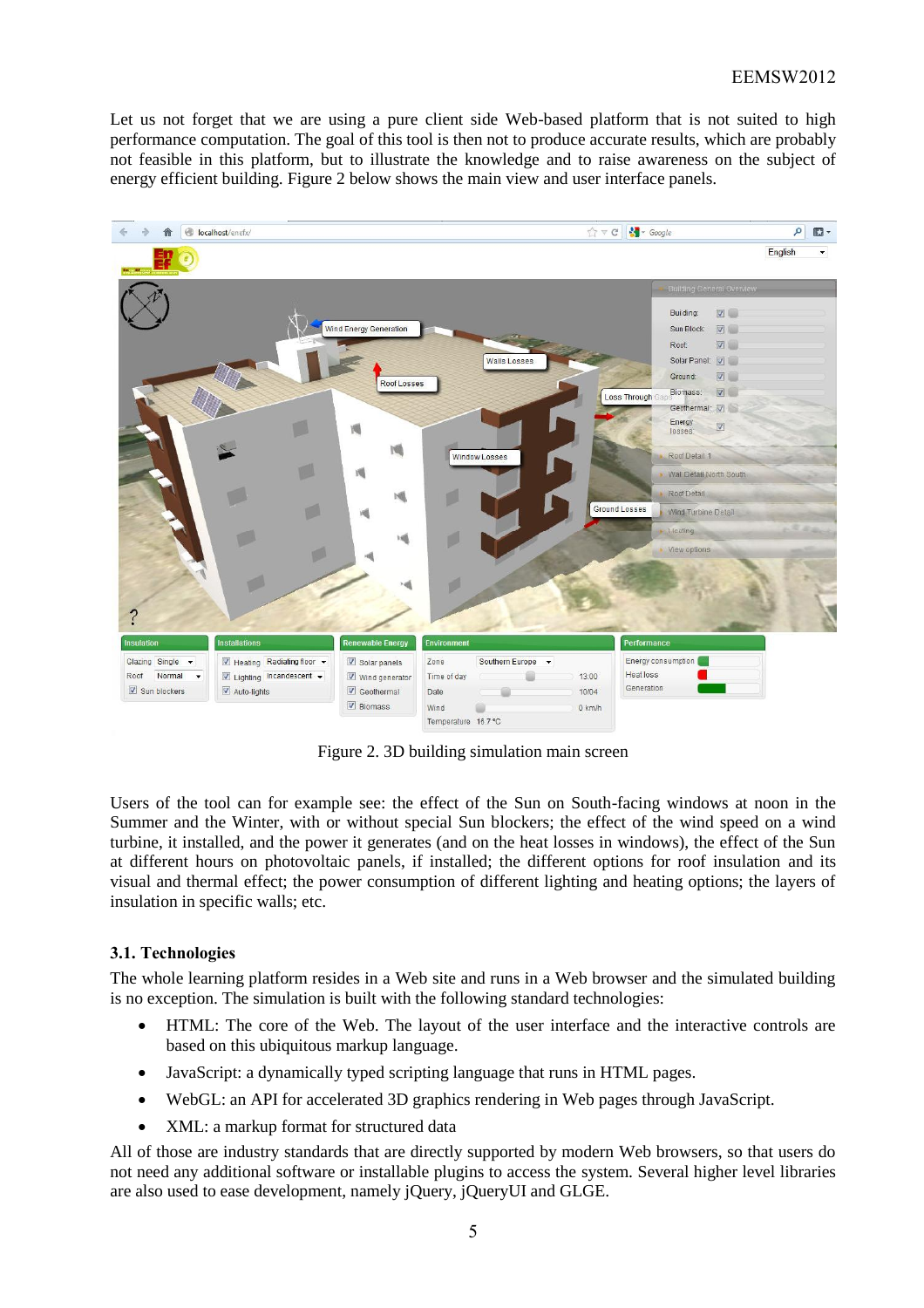## **3.2. Visualization**

The tool is primarily an interactive 3D visualization system and WebGL is the key enabling technology here. WebGL is a low level imperative graphics API similar to OpenGL. That means a lot of higher level functionality has to be developed to support the kind of visualization and interaction needed.

In our system, a custom XML file contains a definition of several "scenes", each containing a set of visible objects, a set of labels and a camera position. By hiding occluding parts these scenes highlight different parts of the building such as a general external view, a detail of a room in a corner with sectioned walls, the roof and the basement. Labels identify relevant parts in each scene and are located in 3D space with a line pointing at the associated point.



Figure 3. Close-up of a corner showing insulation layers with the rest hidden

We created the software that reads these definitions and builds the corresponding 3D virtual interactive scenes. A panel on the right-hand side shows an expandable section for each scene. Each section lists its objects and labels next to controls for altering their visibility or opacity. For example, a slider control allows the user to change the transparency of the walls in order to show internal structures.

By dragging the mouse on the view, the user can freely rotate the point of view. The mouse wheel moves the camera forward or backward in the direction of view. And when clicking on any of the scenes, the camera starts a transition from the current position to the selected scene.

The complete scene represents an urban building with a flat roof. Sun light is important in this application and so the current Sun position is taken into account and projected shadows are rendered accordingly. Emphasis was put into calculating the correct position for the time and date, and to make the light source colour be affected by its elevation in order to mimic real Sun light.

### **3.3. Interaction**

The screen is divided in three parts with different interaction mechanisms: i) the virtual 3D view, ii) the views/scenes menu, and iii) the control panel at the bottom. The first two affect the visualization: rotation and movement of the point of view with the mouse, selection of different scenes and transparency of the main objects.

The last part, the control panel at the bottom contains a user interface that affects the simulation model. The panel has the following sections with interaction controls: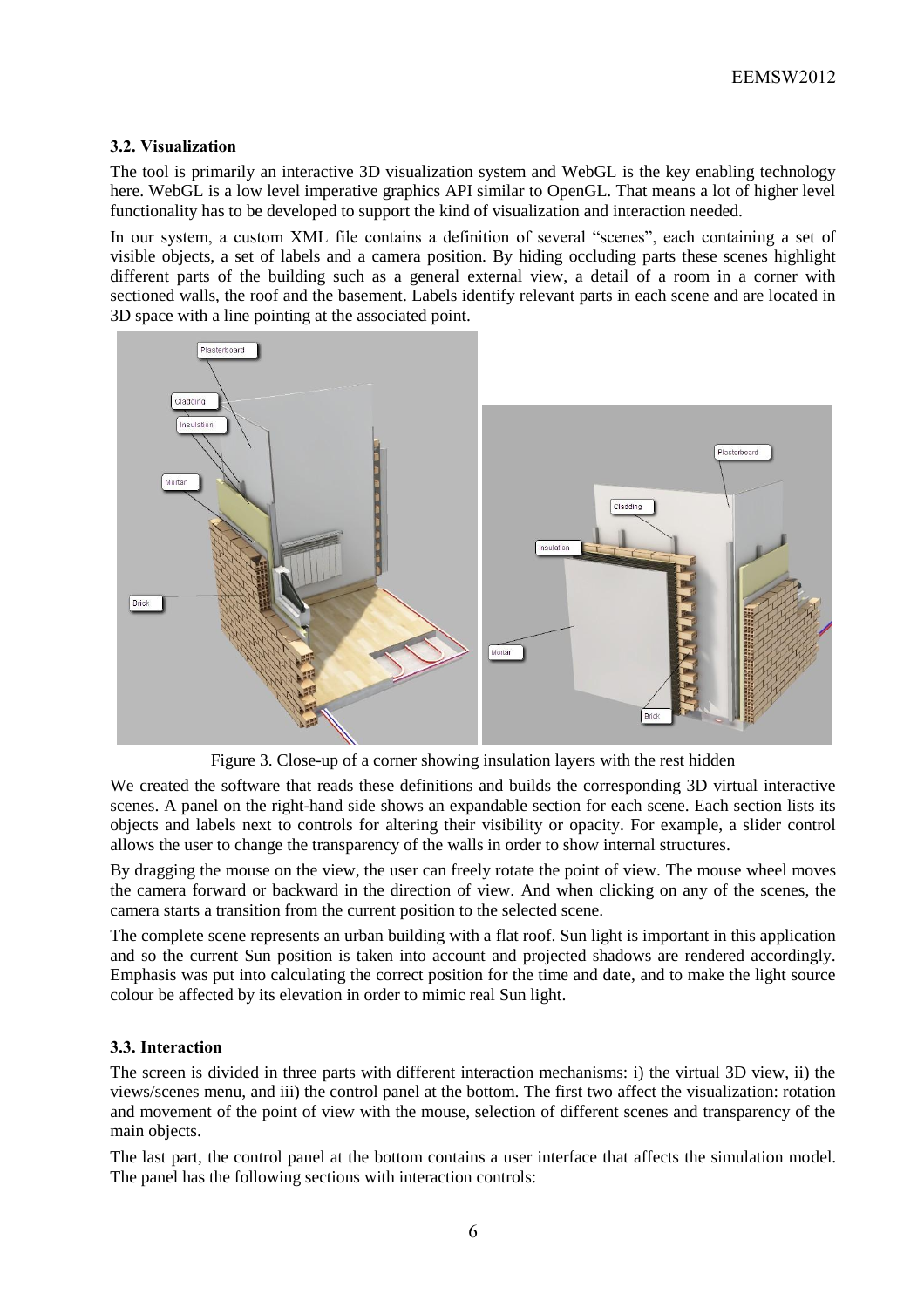- Environment: sets external conditions for the simulation including geographical location, time of day, date of year and wind speed.
- Insulation: allows selection of roof insulation type, window glazing and window sun blockers.
- Installations: controls heating and lighting, both their type and their activation
- Renewable energy: adds renewable energy sources to the building including photovoltaic solar panels, a wind generator, biomass and geothermal energy.

### **3.4. Computational model**

The tool presented is an interactive visualization that allows users to explore the building and see energy related elements in place. But as a simulation tool the building has some behaviour that is governed by a computational model. This model takes as input the variables controlled by the interaction controls listed above and calculates an internal state. Any change in any variable from the user interface triggers an immediate calculation of its effect. The calculations need to be simple enough to keep the system responsive and animation smooth. The state variables calculated and represented are energy consumption, heat losses and renewable energy generation, shown in the graphical bars at the bottom right of the UI.

The environment controls are used to calculate the current Sun position. The user can select among four different locations in Europe. For each one, the tool knows its geographical coordinates and the average monthly temperatures. From the current time of day, day of year and geographical coordinates, the software calculates the Sun position in the local horizontal coordinate system (azimuth and elevation).



Figure 4. Building at dusk with lights on

The air temperature is estimated by assuming a daily sinusoidal variation between the minimum and maximum temperatures for the current month in the current location.

If there is a wind mill present, the model calculates its power generation based on the current wind speed and air density. We assume a 5 kW generator, a typical power for vertical axis urban wind turbines. The turbine has a cut-off speed of 20 m/s, so if the wind is stronger than that the rotor will stop and no power will be generated.

If solar panels are present, the model calculates energy generation based on the current Sun position with respect to the panel (cosine of the angle between the panel normal and the Sun direction). The available panel is currently fixed in a South orientation and 45° elevation giving a maximum power at noon.

For biomass energy a fixed contribution is added if present. Geothermal, on the other hand, is considered a source of heating and is only taken as a reduction in power consumption when heating is enabled.

Installations such as heating and lighting add to the power consumption when enabled. The user can select between incandescent and low power illumination which have different power contributions.

Finally, heat losses are calculated from the selected insulations (roof types, glazing type), the external air temperature and wind speed. A rough approximation is used to account for the different factors based on the convection laws (proportional to temperature difference and to wind speed).